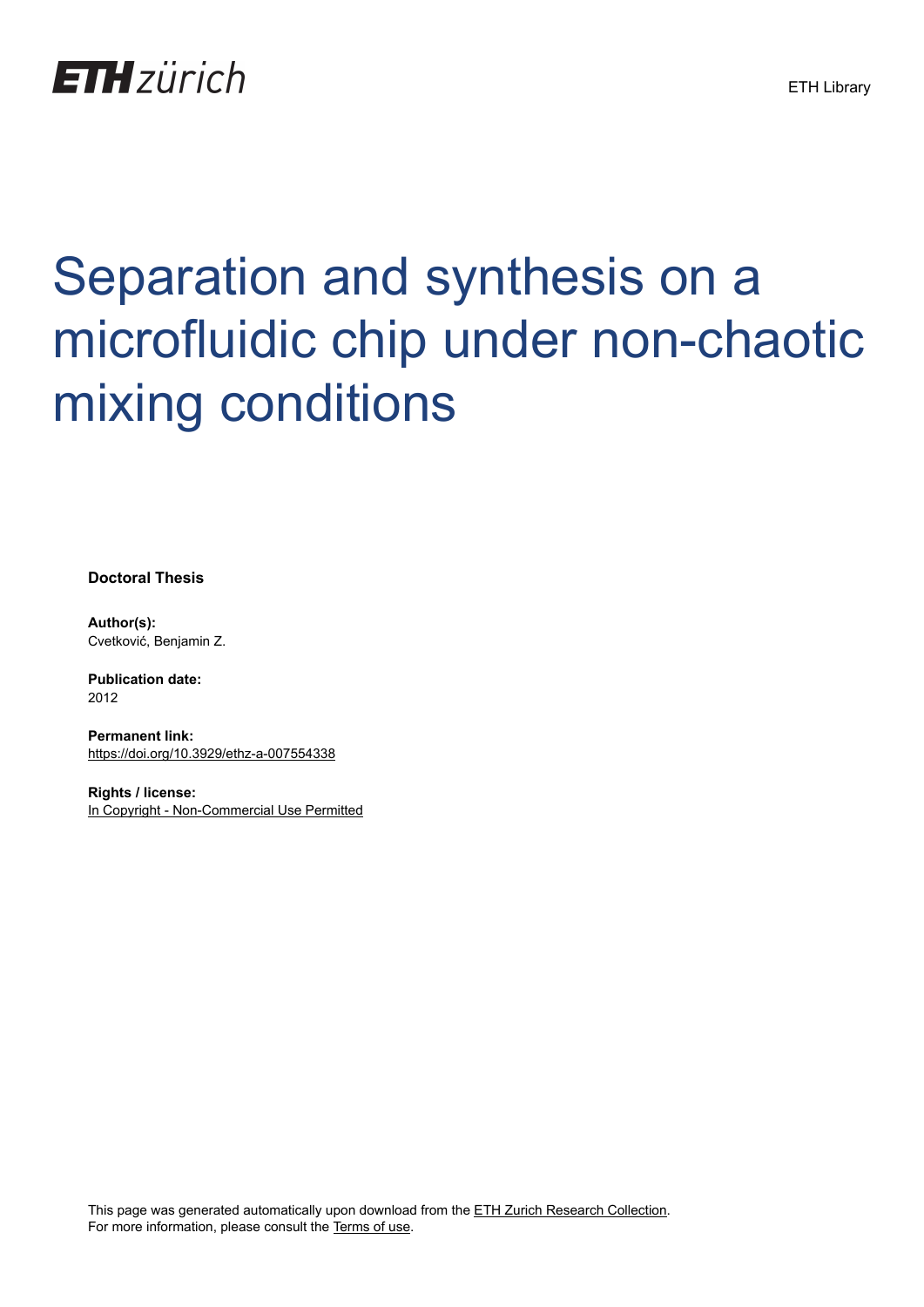DISS. ETH NO. 20523

## **Separation and Synthesis on a Microfluidic Chip Under**

## **Non-Chaotic Mixing Conditions**

A dissertation submitted to

#### ETH ZURICH

for the degree of

#### DOCTOR OF SCIENCES

presented by

## *BENJAMIN Z. CVETKOVIĆ*

Dipl. Chem., Technische Universität Braunschweig

born March 15, 1982 citizen of the Federal Republic of Germany

accepted on the recommendation of

Prof. Dr. Petra S. Dittrich, examiner Prof. Dr. Roger Schibli, co-examiner

2012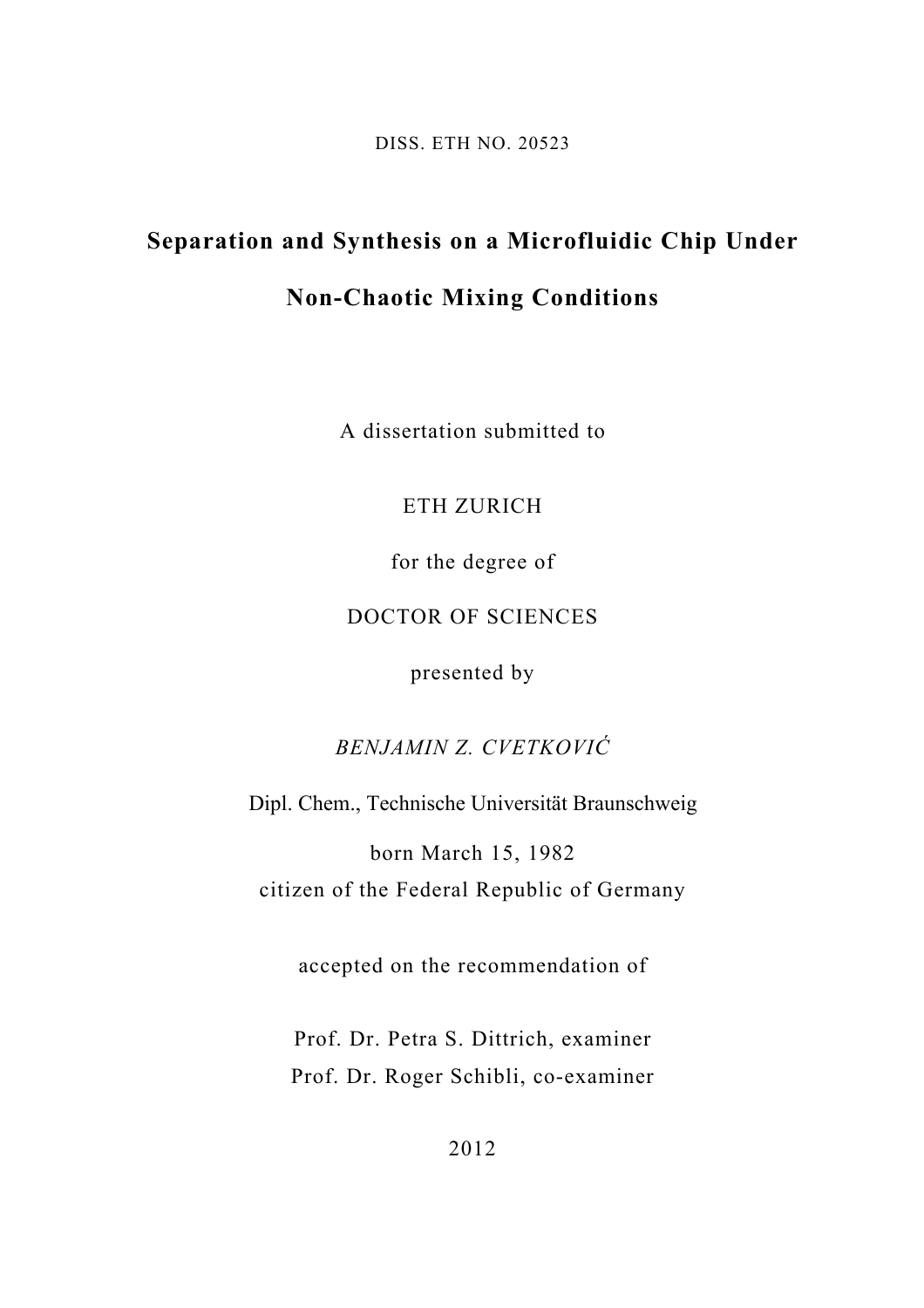#### **Abstract**

Microfluidic devices have attracted great attention in the fields of biological, analytical and chemical applications. Miniaturized lab on a chip devices offer numerous benefits, e.g. low sample consumption, high surface to volume rations (rapid thermal exchange), higher reaction control and faster analysis and separation times. In this thesis microfluidics is used as a tool for separation and chemical synthesis taking advantage of the non-chaotic mixing conditions provided on chip.

In the first part of this thesis a glass microdevice was developed for the separation of solvents in a continuously operating fashion. The device was developed as a module for the continuous synthesis of PET radiopharmaceuticals and facilitated the exchange from organic to aqueous reaction conditions. This new microfluidic approach was based on the introduction of nitrogen as supporting gas for the continuous solvent removal at an annular two-phase flow regime. Applying these annular conditions it was possible to reduce the concentration of acetonitrile in an aqueous solution from a 50 wt% feed solution down to approximately 20 wt% in one exchange step. Furthermore, a reduction of the feed solvent concentration in only three subsequent exchange steps was demonstrated resulting in a final acetonitrile concentration of only 1 wt%. Hydrophilic capillaries embedded within the device were used to establish a reliable separation of the solvent enriched gas phase from the liquid phase. These capillaries enabled a complete separation of gas and liquid even at the fairly high nitrogen pressures required for a stable annular flow regime. Therefore, a two-layer chip geometry was developed avoiding the introduction of additional membrane materials for an efficient gas/liquid separation. This powerful and robust device could be applied as a tool for a vast number of solvent exchange tasks in chemical processes applicable as a continuously working solution exchange module.

The glass microdevice was additionally applied as a tool for continuous stripping of volatile organic compounds (VOCs). VOCs play an important role as pollutants especially in wastewater treatment, e.g. in chemical industry. A microfluidic stripping device applicable for the inline and on-site monitoring of VOC in aqueous solutions would hence be beneficial for the monitoring of, e.g., wastewater or coolant streams in industrial processes. Here, the glass microfluidic device was employed for stripping different VOCs in a continuous fashion. Nitrogen was introduced as a stripping agent and the device was directly coupled to a semiconductor VOC detector for continuous monitoring. Using this setup a detection of VOCs in the low ppm level range could be achieved demonstrating the feasibility of this  $\mu$ -stripping approach. This study demonstrates the high potential of microfluidics for online separation systems, since small, miniaturized systems allow an on-site integration with minimum space requirements while offering tangible analytical results.

Finally a diffusion-based synthesis of crystalline metal-organic-based functional materials was performed in well-defined microchambers inside a PDMS microdevice. The chip-based approach was used to facilitate the synthesis in a high spatial resolution additionally allowing a direct integration of the functional crystalline assemblies to readout components fabricated on the surface of the device. For the formation of crystalline materials reproducible and precisely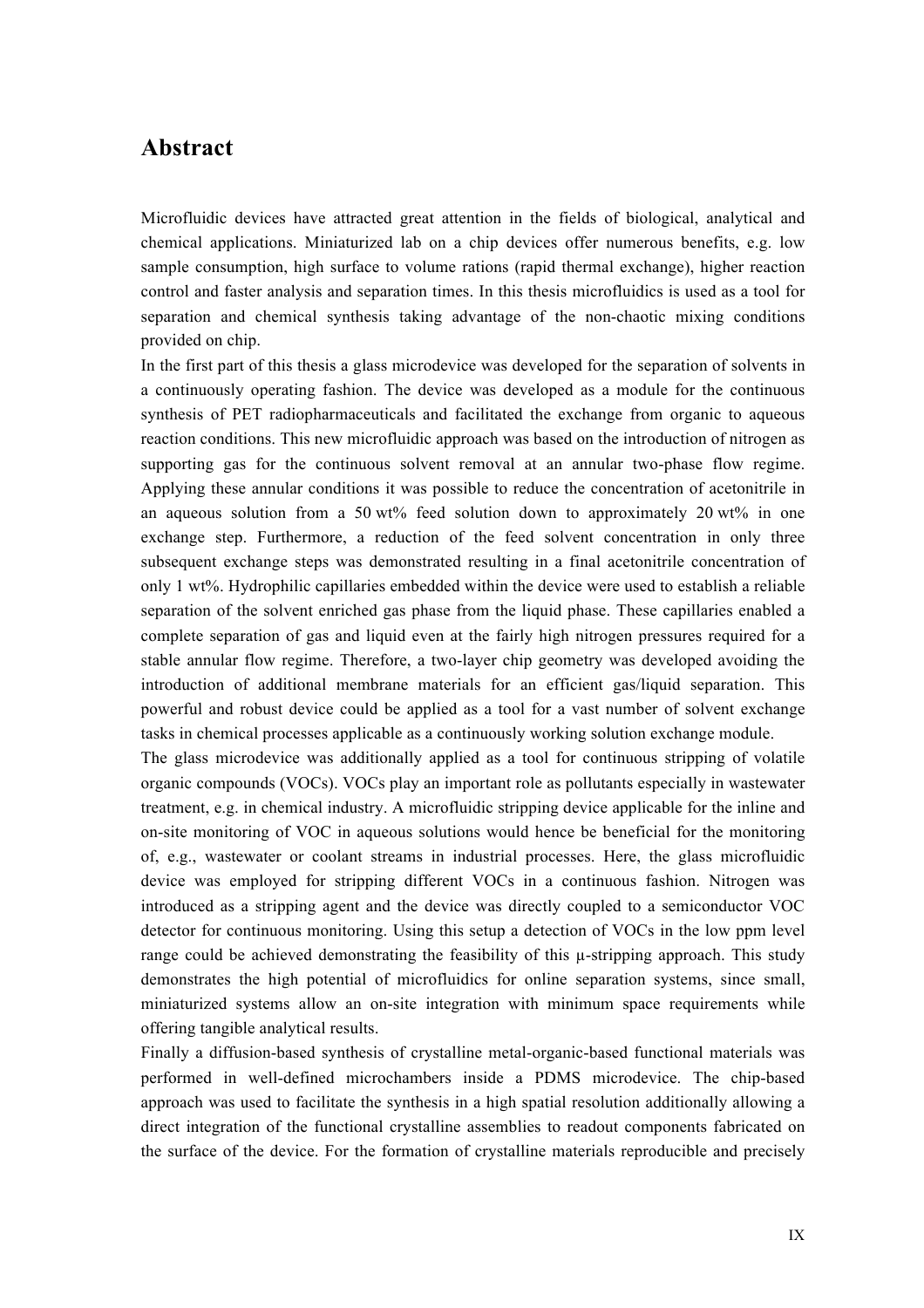controllable reaction conditions are essential, since they can offer a high molecular order, which thus can provide elevated functionalities of these crystals. The direct integration and the mild reaction conditions avoid complex post-processing or further fabrication steps, which could disrupt the crystal nature of the products. Arrays of microchambers demonstrating the potential parallelization of this process were used, each encapsulating a volume of only a few hundred picoliters, to form anisotropic structures. The study was based on the synthesis of the fluorescent metal-organic complex Zn(bix), the charge transfer salt AuTTF and the charge transfers complex AgTCNQ. The formation of the fluorescent complex Zn(bix) was performed to prove the convection free operation of the device. The reaction of AgTCNQ wires, which was demonstrated for the first time using microfluidics, clearly showed the capability of the device to perform two-step reactions. Moreover, by direct integration of the AgTCNQ wires the potential application as logic elements was underlined performing I/V measurements. Finally it was presented, for the first time, that AuTTF conductive wires could be used as sensing elements for the detection of vaporized solvents. The spatial confinement, direct integration to readout components and mild conditions applied make this microfluidic approach an attractive choice for the preparation and investigation of organic-based molecular conductors and transistors.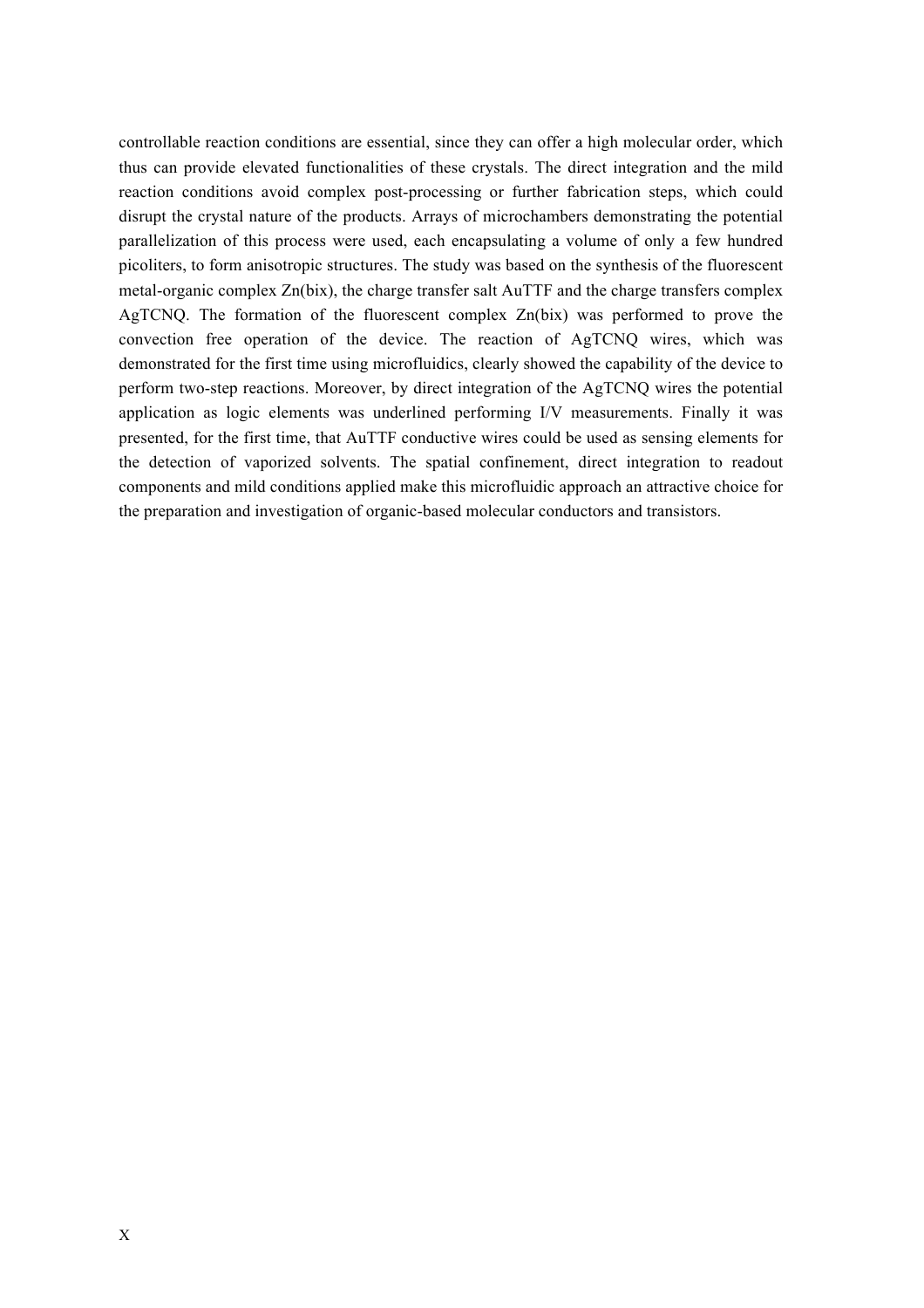### **Zusammenfassung**

Lab-on-a-chip-Applikationen stossen vor allem im Bereich der biologischen, analytischen und chemischen Anwendungen auf grosses Interesse. Im Vergleich zu makroskopischen Systemen bieten miniaturisierte, mikrofluidische Chips zahlreiche Vorteile, z. B. einen geringen Probenverbrauch, ein hohes Oberfläche-zu-Volumen-Verhältnis (schnelle Wärmeübertragung), höhere Reaktionskontrolle sowie schnelle Analyse- und Trennzeiten. Im Rahmen dieser Arbeit wurden die im Chip vorherrschenden nicht-chaotischen Mischverhältnisse für die Trennung und die chemische Synthese genutzt.

Im ersten Teil der Arbeit wurde ein miniaturisierter Glaschip für die kontinuierliche Abtrennung von Lösungsmitteln entwickelt. Der Chip wurde als Modul für die Synthese von PET-Radiopharmaka konzipiert und ermöglicht den Austausch von organischen hin zu wässrigen Reaktionsbedingungen. Das Funktionsprinzip dieses Chips basiert auf dem Einleiten von Stickstoff als Trägergas, welches die Abtrennung des Lösungsmittels unter ringförmigen Zweiphasenströmungen ermöglicht. Unter Ausnutzung dieser Ringströmungen war es möglich die Konzentration von Acetonitrile von 50 auf etwa 20 Gewichtsprozent (Gew.-%) in einem Schritt und in nur fünf Sekunden zu reduzieren. In drei aufeinander folgenden Austauschschritten konnte die Startkonzentration auf lediglich ein Gew.-% reduziert werden. Die Abtrennung der mit Lösungsmitteln angereicherten Gasphase von der flüssigen Phase wurde mit Hilfe integrierter, hydrophiler Kapillaren ermöglicht. Diese Kapillaren konnten selbst unter den hohen Gasflüssen, welche für die Erzeugung der Ringströme benötigt wurden, eine komplette Trennung der Gas- von der Flüssigphase sicherstellen. Um dies zu ermöglichen und die Implementierung zusätzlicher Membranen zu vermeiden wurde eine zweilagige Chipgeometrie entwickelt. Dieses leistungsfähige und robuste Lab-on-a-chip-Modul kann in einer Vielzahl chemischer Prozesse als kontinuierlich arbeitendes Modul für den Lösungsmittelaustausch eingesetzt werden.

Das entwickelte Modul wurde zusätzlich für das kontinuierliche Strippen von flüchtigen organischen Verbindungen (VOC) verwendet. VOCs spielen als Schadstoff vor allem in der Abwasserbehandlung, z.B. in der chemischen Industrie, eine bedeutende Rolle. Eine miniaturisierte Stripping-Apparatur für die Online- und Vorortüberwachung von VOCs in wässrigen Lösungen wäre somit vor allem für die Ab- und Kühlwasserkontrolle von chemischen und industriellen Prozessen von Nutzen. Der hier entwickelte Glaschip wurde für das kontinuierliche Strippen verschiedener VOCs eingesetzt. Als Strippgas für den Prozess wurde Stickstoff gewählt. Der Gasausgang des Moduls wurde zur Onlineüberwachung direkt an einen kommerziell erhältlichen Halbleiter-VOC-Detektor gekoppelt. In dieser Konfiguration war es möglich VOCs im niedrigen ppm-Level zu detektieren, was die Machbarkeit dieses miniaturisierten Stripping-Moduls unterstreicht. Diese Studie verdeutlicht das grosse Potential von Lab-on-a-chip-Anwendungen für Onlinetrennsysteme, da diese miniaturisierten Systeme eine Integration vor Ort mit nur minimalem Raumbedarf ermöglichen und dabei vergleichbare oder gar bessere analytische Ergebnisse liefern.